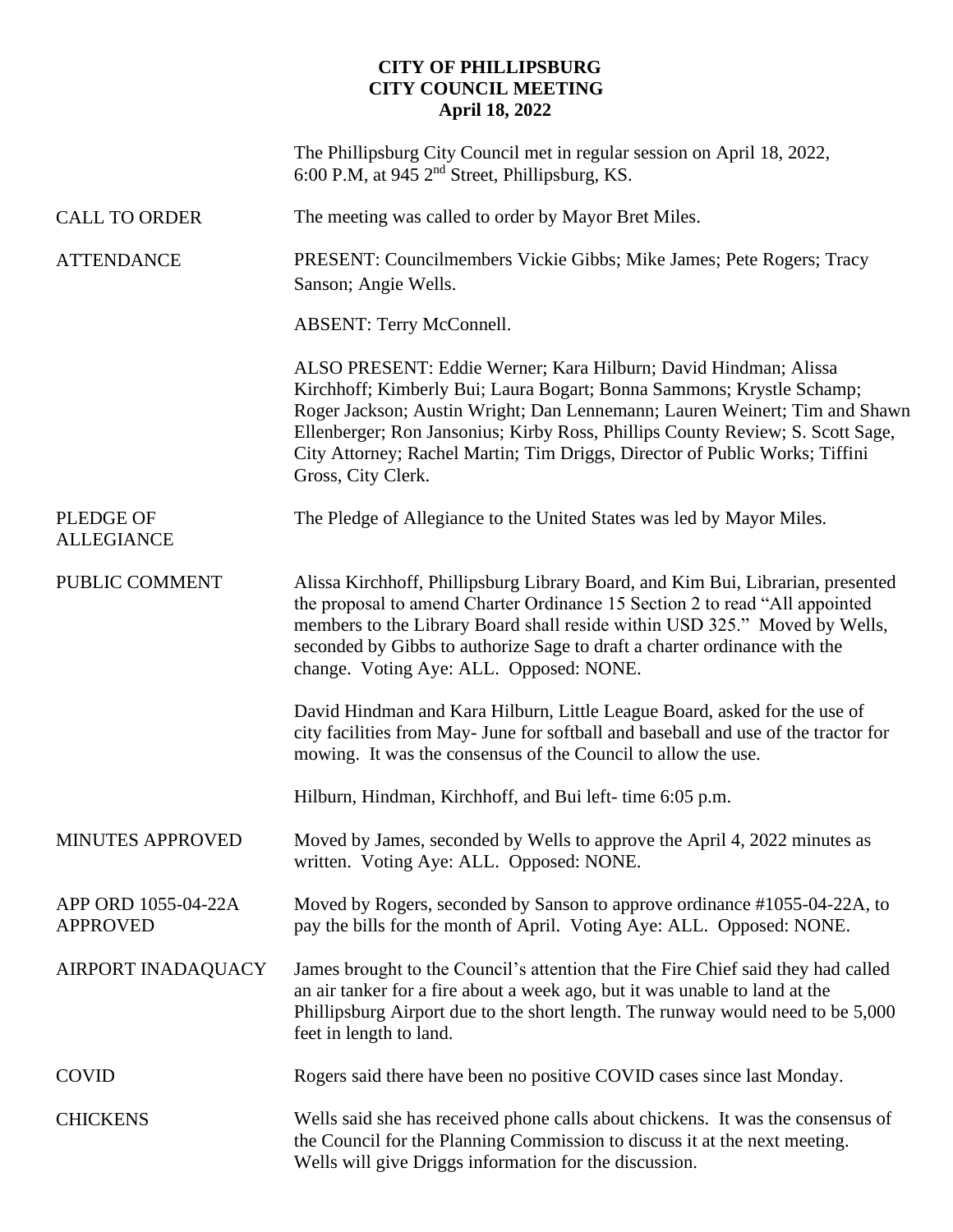| <b>SOLID WASTE POLICY</b>                                               | Mayor Miles said the Solid Waste Committee met to review policies and<br>decided the current solid waste policies are effective. He said the number of<br>violations compared to the number of solid waste pickups is less than 1/2%. He<br>said that between Christmas and New Year's, customers are allowed to have<br>extra boxes.                                    |
|-------------------------------------------------------------------------|--------------------------------------------------------------------------------------------------------------------------------------------------------------------------------------------------------------------------------------------------------------------------------------------------------------------------------------------------------------------------|
| <b>CODE ENFORCEMENT</b>                                                 | Driggs reminded Council he will be attending the Heart of America Code<br>Enforcement training this week in Hays.                                                                                                                                                                                                                                                        |
| <b>PUBLIC WORKS CREW</b><br><b>COMMENDATION</b>                         | Mayor Miles said the crews did a good job blocking off the area and cleaning up<br>the water meter project in front of Rogers $\&$ Associates.                                                                                                                                                                                                                           |
| <b>PUBLIC WORKS</b><br><b>ACTIVITIES</b>                                | Driggs reported public works crews have been attending safety training,<br>applying crack sealing, completing water service projects and started today,<br>performing traffic control closing the 300-400 Block of B Street for Trinity<br>Ag's renovation project.                                                                                                      |
| <b>CITY-WIDE CLEANUP</b>                                                | Driggs reminded customers that tires, construction debris, and metal buildings<br>are items not accepted with city-wide cleanup. He also asked customers to help<br>cleanup go easier and reduce damages to properties by not packing items around<br>gas or water meters.                                                                                               |
| <b>LAND BANK GROUP</b><br><b>FORMATION</b>                              | Driggs said the Strategic Doing Committee is developing a land bank group that<br>includes Tami Sauer, Morris Engle, Caleb Breon, Carla Bruning, Rhonda<br>Keesee and Tim Driggs. He asked councilmembers to consider serving on the<br>committee to help communicate with Council.                                                                                      |
| <b>BIPARTISAN</b><br><b>INFRASTRUCTURE</b><br><b>LAW MEETING</b>        | Driggs said he attended the Bipartisan Infrastructure Law meeting Hays. Most<br>of it did not apply to Phillipsburg but he will keep monitoring the information.                                                                                                                                                                                                         |
| <b>STATE ST PROJ. BID</b>                                               | Driggs reported the State Street Project will bid Wednesday at 3:00 p.m.                                                                                                                                                                                                                                                                                                 |
| <b>CRACK SEALING</b>                                                    | Driggs reported crack sealing has started on Park Street between $9th \& 10th$<br>Street. Crews will work west to 5 <sup>th</sup> Street, then south. He asked for everyone to<br>help keep vehicles off the street so it can be completed quickly.                                                                                                                      |
| <b>LEAD &amp; COPPER PIPE</b><br><b>INVENTORY</b><br><b>REQUIREMENT</b> | Driggs said he received correspondence last week from KDHE regarding the<br>lead and copper rules that require the city to provide an inventory of all lead or<br>galvanized pipes in the water system by the end of October 2024 and will be<br>requiring the replacement of all of these pipes. He said more information will<br>be coming in regards to this process. |
| <b>FOOD TRUCKS</b>                                                      | Driggs said the Planning Commission discussed food trucks licensing and<br>decided to follow the code as written.                                                                                                                                                                                                                                                        |
| <b>PLANNING</b><br><b>COMMISSION</b>                                    | Planning Commission will meet on Wednesday at 5:30 p.m. for the public<br>hearing on the Zoning Ordinance Book.                                                                                                                                                                                                                                                          |
| <b>BOARD OF ZONING</b><br><b>APPEALS</b>                                | Board of Zoning Appeals will meet tomorrow to review a special use permit for<br>a business on F Street.                                                                                                                                                                                                                                                                 |